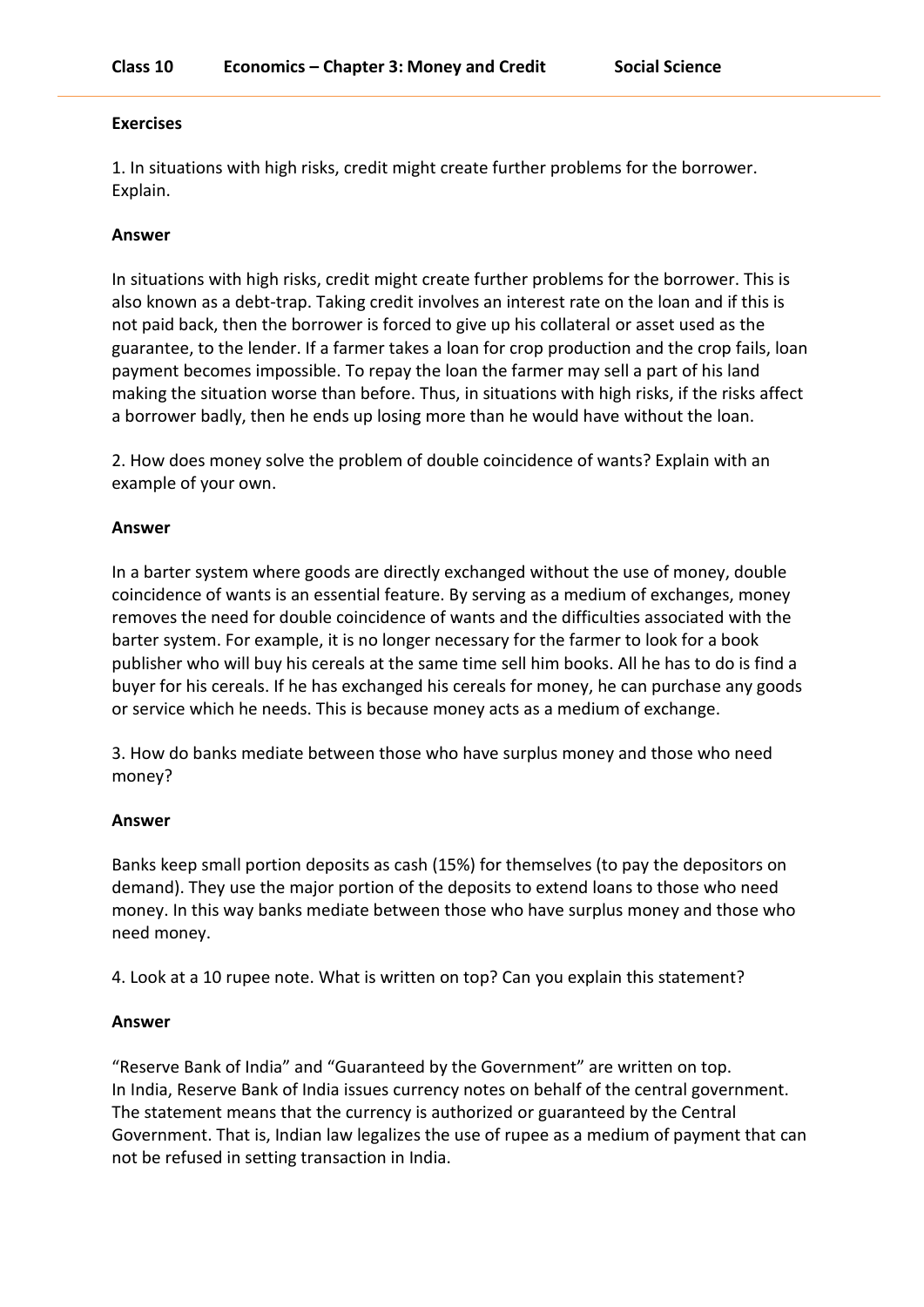5. Why do we need to expand formal sources of credit in India?

## **Answer**

We need to expand formal sources of credit in India due to: $\rightarrow$  To reduce dependence on informal sources of credit because the latter charge high interest rates and do not benefit the borrower much.

- Cheap and affordable credit is essential for country's development.
- Banks and co-operatives should increase their lending particularly in rural areas.

6. What is the basic idea behind the SHGs for the poor? Explain in your own words.

# **Answer**

The basic behind the SHGs is to provide a financial resource for the poor through organizing the rural poor especially women, into small Self Help Groups. They also provide timely loans at a responsible interest rate without collateral.

Thus, the main objectives of the SHGs are:

- To organize rural poor especially women into small Self Help Groups.
- To collect savings of their members.
- To provide loans without collateral.
- To provide timely loans for a variety of purposes.
- To provide loans at responsible rate of interest and easy terms.
- Provide platform to discuss and act on a variety of social issues such education, health, nutrition, domestic violence etc.

7. What are the reasons why the banks might not be willing to lend to certain borrowers?

# **Answer**

The banks might not be willing to lend certain borrowers due to the following reasons:

- Banks require proper documents and collateral as security against loans. Some persons fail to meet these requirements.
- The borrowers who have not repaid previous loans, the banks might not be willing to lend them further.
- The banks might not be willing to lend those entrepreneurs who are going to invest in the business with high risks.
- One of the principle objectives of a bank is to earn more profits after meeting a number of expenses. For this purpose it has to adopt judicious loan and investment policies which ensure fair and stable return on the funds.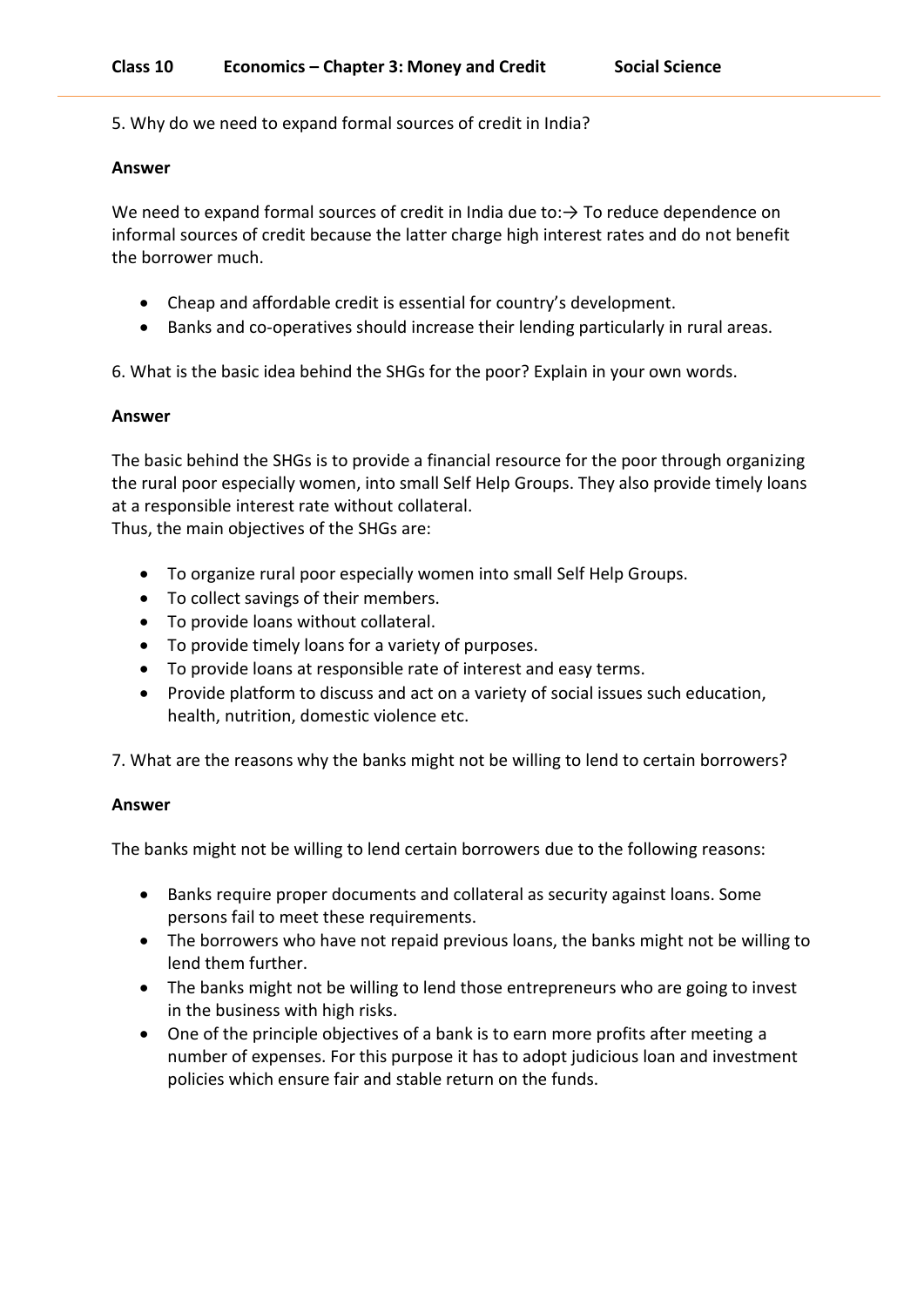8. In what ways does the Reserve Bank of India supervise the functions of Banks? Why is this necessary?

## **Answer**

The Reserve Bank of India supervises the functions of banks in a number of ways:

- The commercial banks are required to hold part of their cash reserves with their RBI. RBI ensures that the banks maintain a minimum cash balance out of the deposits they receive.
- RBI observes that the banks give loans not just to profit making businesses and traders but also to small cultivators, small scale industries, small borrowers etc.
- The commercial banks have to submit information to the RBI on how much they are lending, to whom, at what interest rate etc. This is necessary to ensure equality in the economy of the country and protect especially small depositors, farmers, small scale industries, small borrowers etc. In this process RBI also acts as the lender of the last resort to the banks.
- 9. Analyse the role of credit for development.

## **Answer**

Cheap and affordable credit plays a crucial role for the country's development. There is a huge demand for loans for various economic activities. The credit helps people to meet the ongoing expenses of production and thereby develop their business. Many people could then borrow for a variety of different needs. They could grow crops, do business, set up industries etc. In this way credit plays a vital role in the development of a country.

10. Manav needs a loan to set up a small business. On what basis will Manav decide whether to borrow from the bank or the moneylender? Discuss.

# **Answer**

Manav will decide whether to borrow from the bank or the money lender on the basis of the following terms of credit:

- Rate of interest
- Requirements availability of collateral and documentation required by banker.
- Mode of repayment.
- Depending on these factors and of course, easier terms of repayment, Manav has to decide whether he has to borrow from the bank or the moneylender.

11. In India, about 80 per cent of farmers are small farmers, who need credit for cultivation.

- (a) Why might banks be unwilling to lend to small farmers?
- (b) What are the other sources from which the small farmers can borrow?
- (c) Explain with an example how the terms of credit can be unfavourable for the small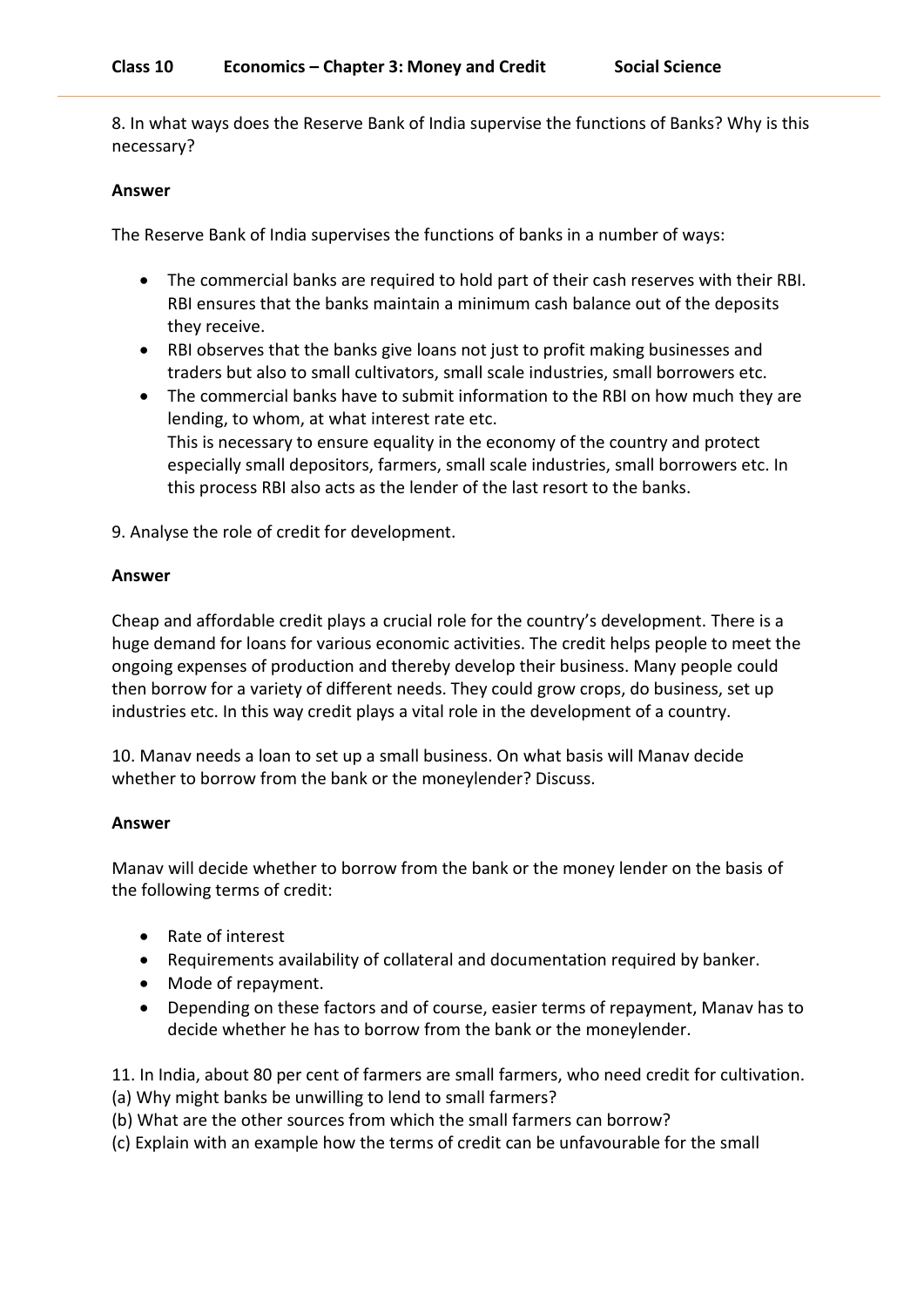farmer.

(d) Suggest some ways by which small farmers can get cheap credit.

# **Answer**

(a) Bank loans require proper documents and collateral as security against loans. But most of the times the small farmers lack in providing such documents and collateral. Besides, at times they even fail to repay the loan in time because of the uncertainty of the crop. So, banks might be unwilling to lend to small farmers.

(b) Apart from bank, the small farmers can borrow from local money lenders, agricultural traders, big landlords, cooperatives, SHGs etc.

(c) The terms of credit can be unfavorable for the small farmer which can be explained by the following  $-$ 

Ramu, a small farmer borrows from a local moneylender at a high rate of interest i.e. 3 per cent to grow rice. But the crop is hit by drought and it fails. As a result Ramu has to sell a part of land to repay the loan. Now his condition becomes worse than before.

(d) The small farmers can get cheap credit from the different sources like – Banks, Agricultural Cooperatives, and SHGs.

# **12. Fill in the blanks:**

(i) Majority of the credit needs of the \_\_\_\_\_\_\_\_\_\_households are met from informal sources.

(ii) costs of borrowing increase the debt-burden.

(iii) issues currency notes on behalf of the Central Government.

(iv) Banks charge a higher interest rate on loans than what they offer on

(v) \_\_\_\_\_\_\_\_\_\_is an asset that the borrower owns and uses as a guarantee until the loan is repaid to the lender.

# **Answer**

(i) poor (ii) high (iii) Reserve Bank of India (iv) deposits (v) Collateral

# **13. Choose the most appropriate answer.**

(i) In a SHG most of the decisions regarding savings and loan activities are taken by

(a) Bank.

(b) Members.

(c) Non-government organisation.

 $\checkmark$ (b) Members.